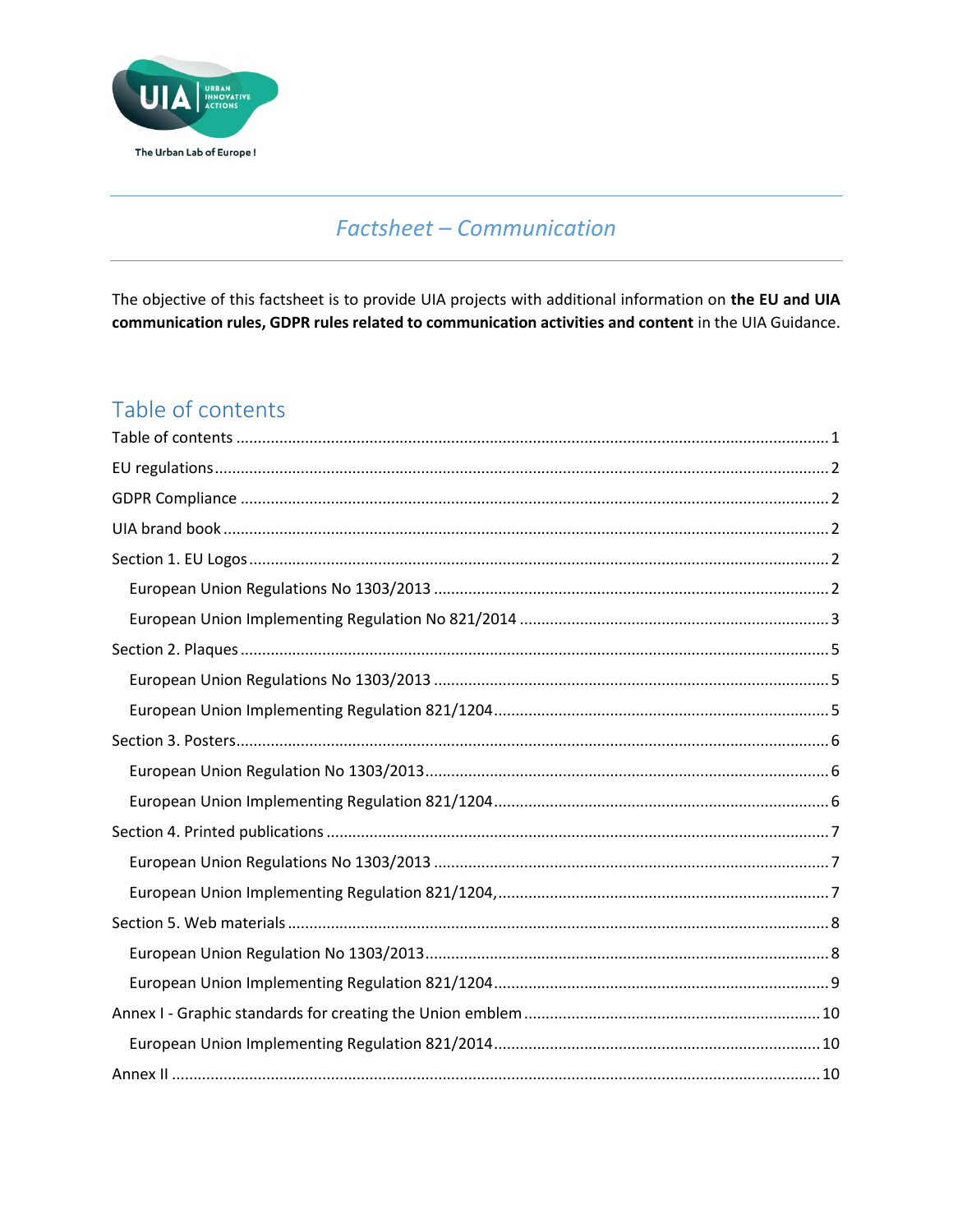# <span id="page-1-0"></span>EU regulations

The EU branding and publicity requirements are detailed in:

- [European Union Regulation 1303/2013,](https://eur-lex.europa.eu/legal-content/EN/TXT/PDF/?uri=CELEX:32013R1303) articles 115-117 and Annex XII, European Union Regulation 1304/2013
- [Commission Implementing Regulation 821/2014,](https://eur-lex.europa.eu/legal-content/EN/TXT/PDF/?uri=CELEX:32014R0821&from=EN) chapter II and Annex II.

# <span id="page-1-1"></span>GDPR Compliance

**All information and communication measures** provided by the beneficiary and targeting target groups, potential target groups and general public shall be GDPR compliant, in accordance with Regulation (EU) [2016/679,](https://eur-lex.europa.eu/legal-content/EN/TXT/PDF/?uri=CELEX:32016R0679&from=EN) and repealing [Directive 95/46/EC](https://eur-lex.europa.eu/legal-content/EN/TXT/PDF/?uri=CELEX:31995L0046&from=EN) (General Data Protection Regulation).

For images of individuals that are identifiable, the beneficiary should have explicit consent for processing, including storage and future publication – if there is no other lawful basis for processing. This also applies to the images, videos or audio provided by the beneficiary to UIA Permanent Secretariat in order to fulfil the communication work necessary (e.g. to illustrate ERDF funded project news or UIA news on the website)

# <span id="page-1-2"></span>UIA brand book

Consistency is a cornerstone of brand identification. For this reason and in order to limit costs, projects will share the Initiative's brand. UIA Permanent Secretariat provides projects with a visual identity brand package and related templates for plaques, billboards, posters, publications, etc.

The UIA brand book is a supporting document for projects. It aims at providing more information on the branding rules of the UIA and can be downloaded from the *[Initiative's website](https://www.uia-initiative.eu/en/uia-branding-book-and-communication-tools)*.

# <span id="page-1-3"></span>Section 1. EU Logos

### <span id="page-1-4"></span>European Union Regulations No 1303/2013

#### **Chapter II Information and Communication - Annex XII**

*Article 2.2. (2.2.1)* 

#### *Responsibilities of the beneficiaries*

1. **All information and communication measures** provided by the beneficiary **shall acknowledge support from the Funds** to the operation by displaying:

(a) The **Union emblem** in accordance with the technical characteristics laid down in the implementing act adopted by the Commission under Article 115(4), together with a **reference** to the Union; **and**

(b) A reference to the Fund or Funds supporting the operation.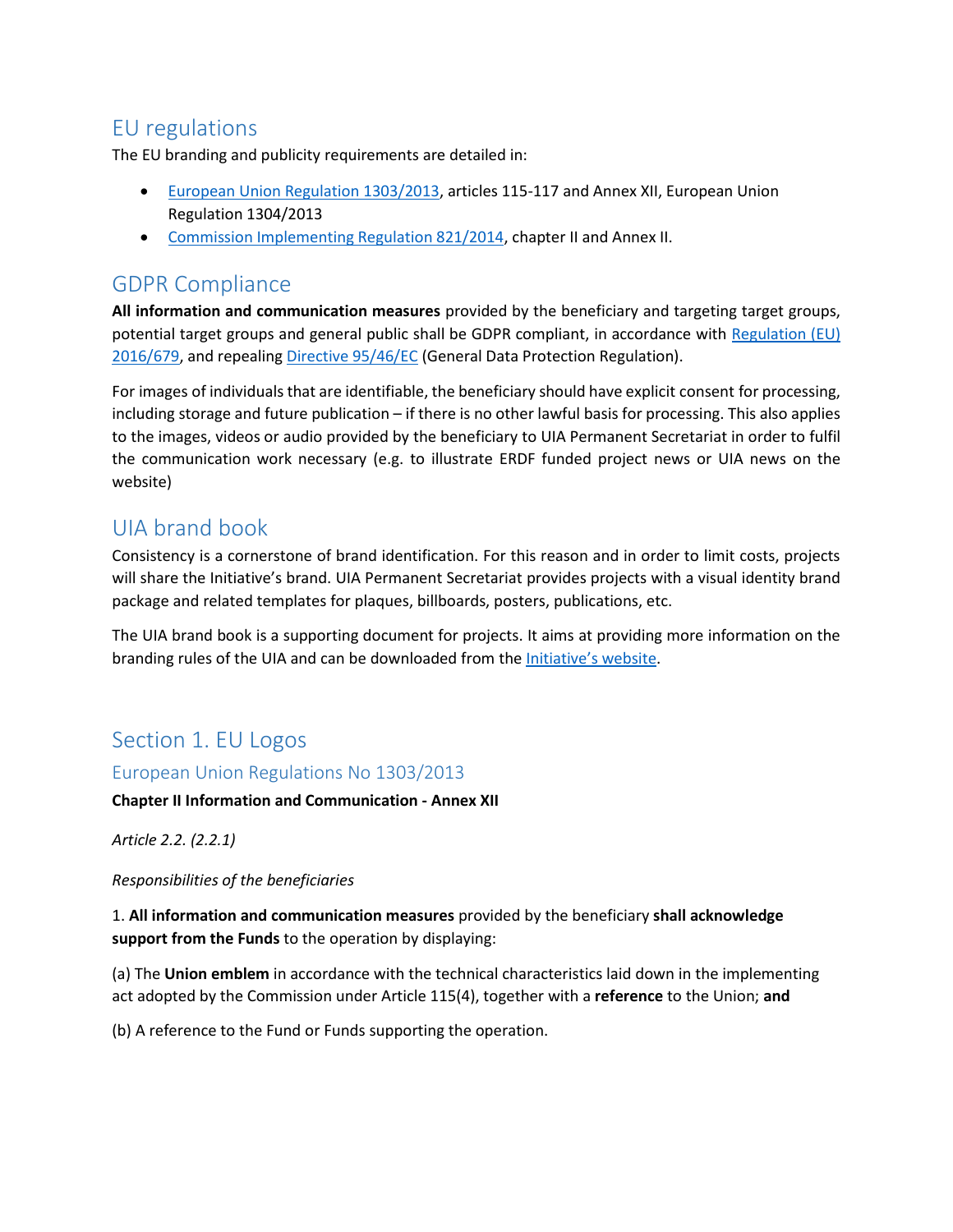Where an information or communication measure relates to an operation [project] or to several operations co-financed by more than one Fund, the reference provided for in point (b) may be replaced by a reference to the European Structural Investment Funds.

# <span id="page-2-0"></span>European Union Implementing Regulation No 821/2014

**Technical characteristics for displaying the Union emblem and the reference to the Fund or Funds supporting the operation.** 

#### *Article 4*

1. The Union emblem referred to in point 1(a) of Section 2.2 of Annex XII to Regulation (EU) No 1303/2013 shall be displayed **in colour on websites**. In all other media, colour shall be used whenever possible and a monochrome version may only be used in justified cases.

2. The Union emblem shall always be clearly visible and placed in a prominent position. Its position and size shall be appropriate to the scale of the material or document being used. For **small** promotional objects the obligation to make reference to **the Fund shall not apply**.

3. When the Union emblem, the reference to the Union and the relevant Fund are displayed on a website:

(a) the **Union emblem** and the reference to the Union shall be **visible**, when landing on the website, inside the viewing area of a digital device, without requiring a user to scroll down the page; (b) the reference to the relevant **Fund** shall be made visible on the same website.

4. The name 'European Union' shall always be spelled out in full. The name of a financial instrument shall include a reference to the fact that it is supported by the Funds. The typeface to be used in conjunction with the Union emblem may be any of the following fonts: Arial, Auto, Calibri, Garamond, Trebuchet, Tahoma, Verdana, Ubuntu. Italic, underlined variations or font effects shall not be used. The positioning of the text in relation to the Union emblem shall not interfere with the Union emblem in any way. The font size used shall be proportionate to the size of the emblem. The colour of the font shall be reflex blue, black or white depending on the background.

5. If other logos are displayed in addition to the Union emblem, **the Union emblem shall have at least the same size, measured in height or width, as the biggest of the other logos**.

### **Notes- EU logo<sup>1</sup>**

 $\overline{\phantom{a}}$ 

In order to ensure a harmonised visual identity for information and communication measures for operations under the Initiative, beneficiaries must display the European Union emblem together with the words 'European Union' and a reference to the relevant fund (the Logo), **in this case the ERDF,** in the correct form and presentation in all correspondence and activity related to the Programme.

<sup>1</sup> Notes from[: England 2014 to 2020 European Structural and Investment Funds Growth Programme, European](https://assets.publishing.service.gov.uk/government/uploads/system/uploads/attachment_data/file/836956/ESIF-GN-1-005_ESIF_Branding_and_Publicity_Requirements_v8_updated.pdf)  [Regional Development Fund and European Social Fund Branding and Publicity Requirements, August 2019](https://assets.publishing.service.gov.uk/government/uploads/system/uploads/attachment_data/file/836956/ESIF-GN-1-005_ESIF_Branding_and_Publicity_Requirements_v8_updated.pdf)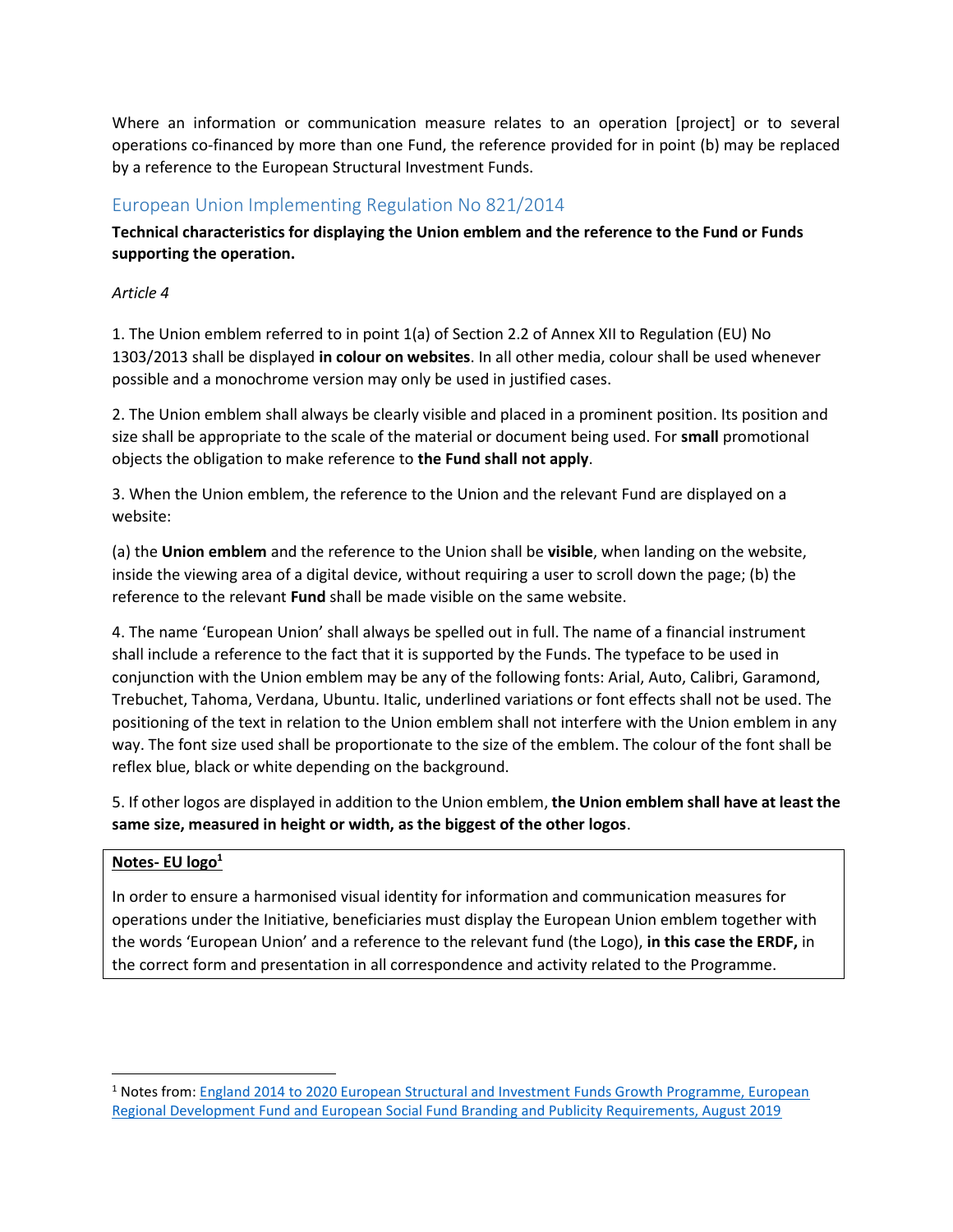It is mandatory that the Logo is used and applied correctly, prominently and consistently on all websites, publicity materials and project documentation produced in relation to a project supported by the ERDF and ESF.

#### *Location and Size*

The Logo should be placed in a prominent and suitable position on all publicity materials and project documentation (for examples of potential publicity materials). If used alongside other logos, the Logo should be at least equal in size to the largest of the other logos and appropriate to the scale of the material and documents being used.

As a minimum, the **Logo should be used at 25mm height (portrait Logo) and 40mm width (landscape Logo).**



There are separate size requirements for use of the Logo on plaques and billboards.

#### **Incorrect use of the Logo**

• The Logo must not be stretched, squashed, broken up or reproduced in colours other than those listed in the Regulations.

- The Logo must not be reproduced in a different typeface or be rotated.
- The Logo must not have any other wording or illustration added to it.
- The Logo must not use Italic, underlined variations or font effects.
- The Logo font must not deviate from the font types listed in the Regulations.
- The positioning of the text in the Logo must not interfere with the European Union emblem in any way.
- When resizing the Logo it must stay in proportion and must not become distorted.

• Pixelation or blurring of the Logo resulting from the use of an incorrect format/insufficient resolution must be avoided.

### **Notes - UIA logo**

Consistency is a cornerstone of brand identification. For this reason and in order to limit costs, projects will share the Initiative's brand. UIA provides projects with a visual identity brand package and related logo. These documents can be downloaded [here.](https://www.uia-initiative.eu/en/uia-branding-book-and-communication-tools)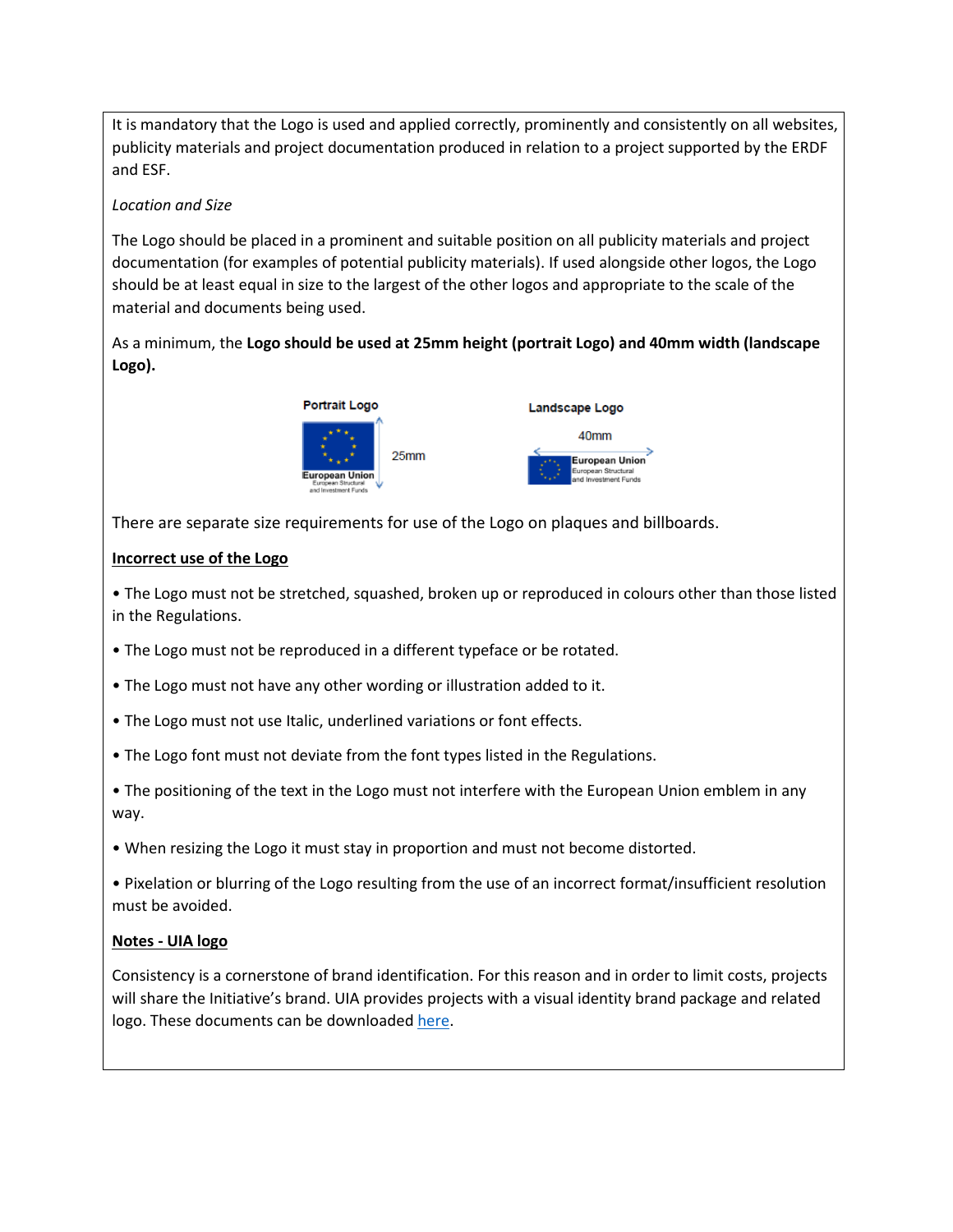# <span id="page-4-0"></span>Section 2. Plaques

### <span id="page-4-1"></span>European Union Regulations No 1303/2013

#### **Chapter II Information and Communication - Annex XII**

#### *Article 2.2 (2.2.5)*

5. No later than three months after completion of an operation, the beneficiary shall put up a permanent plaque or billboard of significant size at a location readily visible to the public for each operation that fulfils the following criteria:

(a) the total public support to the operation exceeds EUR 500 000; **and** 

(b) the operation consists of the purchase of a physical object or of the financing of infrastructure or of construction operations.

The plaque or billboard shall state the name and the main objective of the operation. It shall be prepared in accordance with the technical characteristics adopted by the Commission in accordance with Article 115(4).

# <span id="page-4-2"></span>European Union Implementing Regulation 821/1204

#### **Chapter II Technical characteristics of permanent plaques and temporary or permanent billboards**

#### *Article 5*

- 1. The name of the operation, the main objective of the operation, the Union emblem together with the reference to the Union and the reference to the Fund to be displayed on the temporary billboard referred to in point 4 of Section 2.2 of Annex XII to Regulation (EU) No 1303/2013 shall take up at least 25 % of that billboard.
- 2. The name of the operation and the main objective of the activity supported by the operation, the Union emblem together with the reference to the Union and the reference to the Fund or Funds to be displayed on the permanent plaque or permanent billboard referred to in point 5 of Section 2.2 of Annex XII to Regulation (EU) No 1303/2013 shall take up at least 25 % of that plaque or billboard.
- 3. The plaque should be of a significant size (at least 300mm x 300mm)

#### **Notes – Plaques and billboards**

Where required by the Regulations, beneficiaries of funding from the European Regional Development Fund must put up a permanent plaque or billboard in a location readily visible to the general public, no later than 3 months after the completion of the project. Projects that fulfil both (a) and (b) criteria stated on the previous page are required to display a permanent plaque or billboard. If a project does not comply with both, read the section on **posters.**

All plaques must be produced and funded by the beneficiary and should be of a significant size (at least 300mm x 300mm).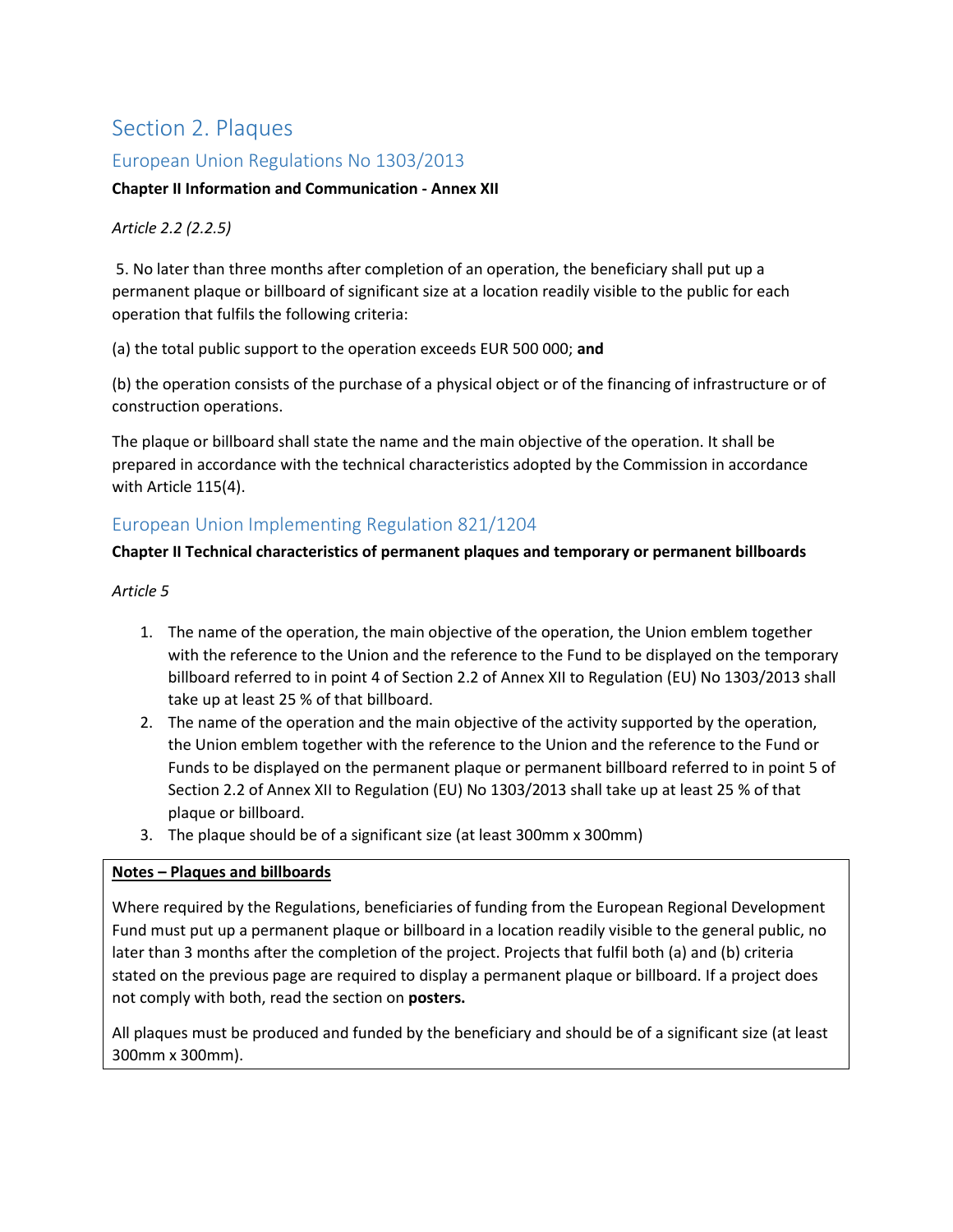Beneficiaries should display a plaque in each operation sites when the locations are diverse, mentioning the total amount of the budget and readily visible to the general public.

# <span id="page-5-0"></span>Section 3. Posters

### <span id="page-5-1"></span>European Union Regulation No 1303/2013

#### **Chapter II Information and Communication - Annex XII**

*Article 2.2 (2.2.1 – 2.2.2) Responsibilities of the beneficiaries* 

1. All information and communication measures provided by the beneficiary shall acknowledge support from the Funds to the operation by displaying:

(a) the Union emblem in accordance with the technical characteristics laid down in the implementing act adopted by the Commission under Article 115, together with a reference to the Union;

(b) a reference to the Fund or Funds supporting the operation.

Where an information or communication measure relates to an operation or to several operations cofinanced by more than one Fund, the reference provided for in point (b) may be replaced by a reference to the ESI Funds.

2. During implementation of an operation, the beneficiary shall inform the public about the support obtained from the Funds by:

(b) placing, for operations not falling under points 4 and 5 (regarding plaques and billboards), at least one poster with information about the project (minimum size A3), including the financial support from the Union, at a location readily visible to the public, such as the entrance area of a building.

# <span id="page-5-2"></span>European Union Implementing Regulation 821/1204

**Chapter II Technical characteristics for displaying the Union emblem and the reference to the Fund or Funds supporting the operation** 

*Article 4 (4.1-4.2)* 

1. The Union emblem referred to in point 1(a) of Section 2.2 of Annex XII to Regulation (EU) No 1303/2013 shall be displayed in colour on websites. In all other media, colour shall be used whenever possible and a monochrome version may only be used in justified cases.

2. The Union emblem shall always be clearly visible and placed in a prominent position. Its position and size shall be appropriate to the scale of the material or document being used. For small promotional objects the obligation to make reference to the Fund shall not apply.

#### **Notes on posters**

Beneficiaries that receive a total public contribution less than EUR 500 000 must display at least one poster with information about the project at a location readily visible to the public. This location should be the location of the operation.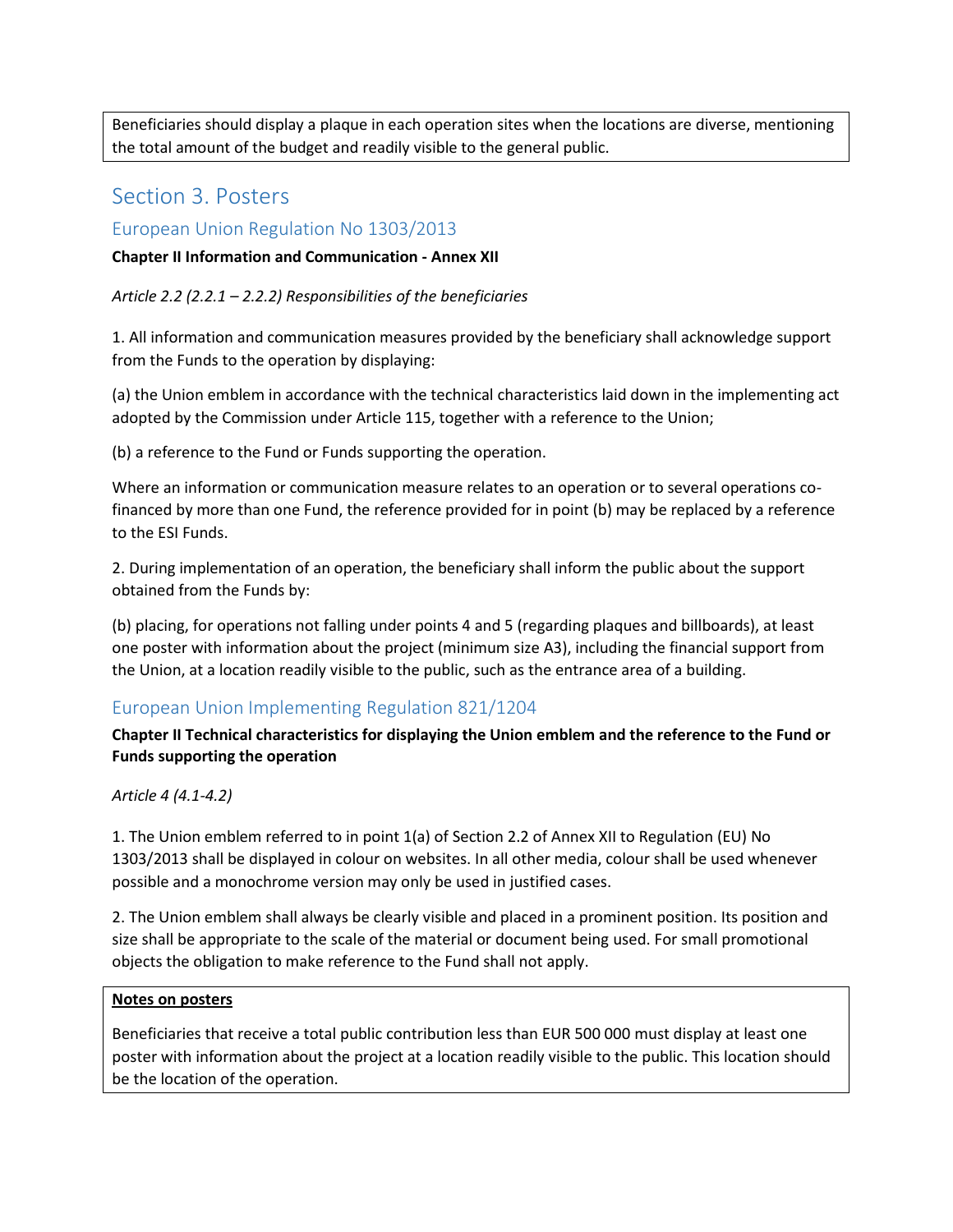Projects can also develop their own poster designs as long as these comply with the requirements of the Regulations.

# <span id="page-6-0"></span>Section 4. Printed publications

### <span id="page-6-1"></span>European Union Regulations No 1303/2013

#### **Chapter II Information and Communication - Annex XII**

*Article 2.2 (2.2.1 and 2.2.3) Responsibilities of the beneficiaries* 

1. All information and communication measures provided by the beneficiary shall acknowledge support from the Funds to the operation by displaying:

(a) the Union emblem in accordance with the technical characteristics laid down in the implementing act adopted by the Commission under Article 115(4), together with a reference to the Union;

(b) a reference to the Fund or Funds supporting the operation.

Where an information or communication measure relates to an operation or to several operations co-financed by more than one Fund, the reference provided for in point (b) may be replaced by a reference to the ESI Funds.

3. Any document, relating to the implementation of an operation which is used for the public or for participants, including any attendance or other certificate, shall include a statement to the effect that the operational programme was supported by the Fund or Funds.

# <span id="page-6-2"></span>European Union Implementing Regulation 821/1204,

**Chapter II Technical characteristics for displaying the Union emblem and the reference to the Fund or Funds supporting the operation** 

*Article 4 (4.1 - 4.2)*

See Section 3 of this document.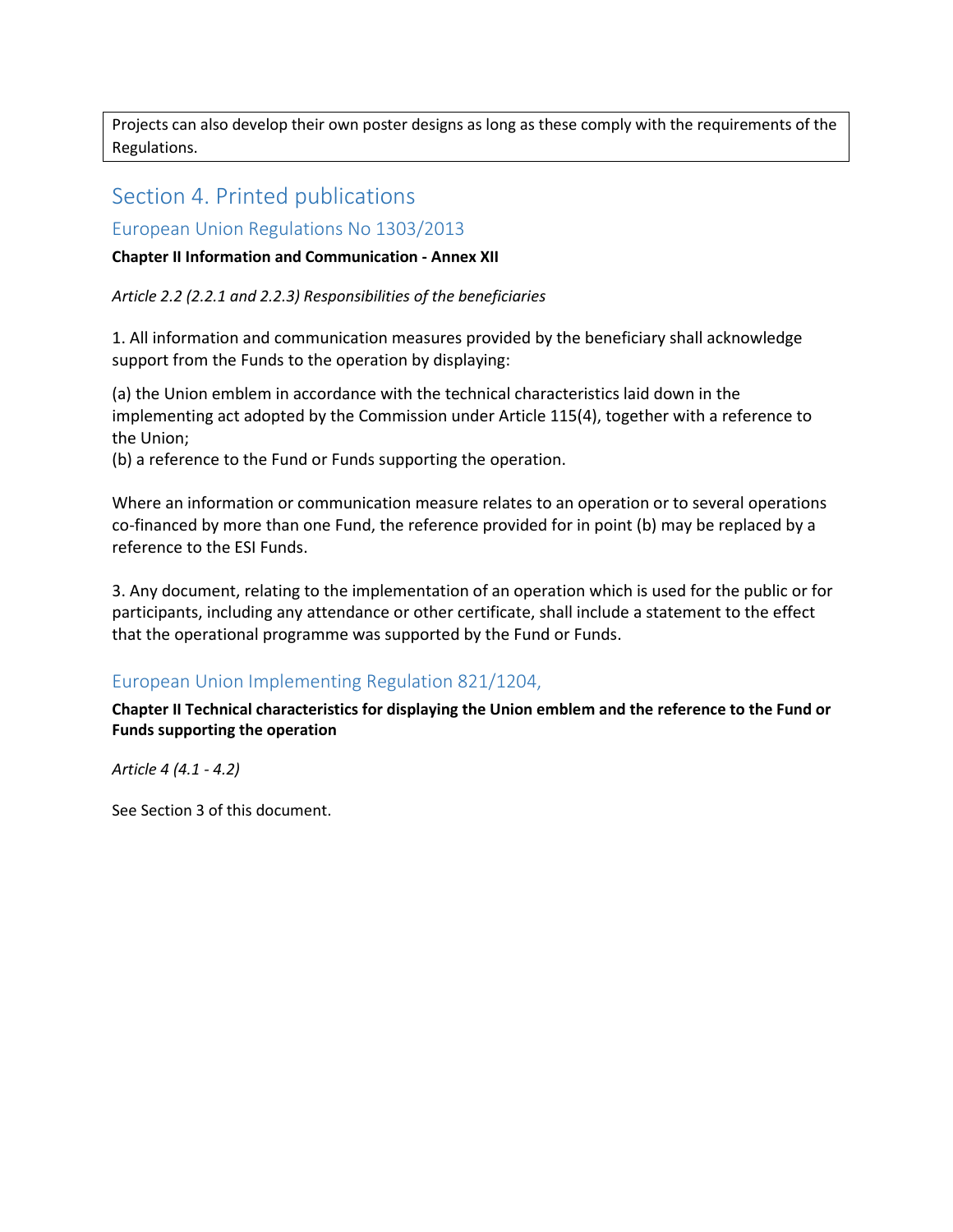### **Notes Printed publications<sup>2</sup>**

All printed documents and publications produced by projects funded by one or more of the European funds must acknowledge and reference the funding received in accordance with the Regulations. This extends to a variety of materials and documents including, but not restricted to:

- General advertisements, job advertisements and notices
- Leaflets, brochures, flyers and posters
- Case studies
- Exhibition banners and display panels
- Invitations
- Business cards
- Promotional items
- Newsletters
- Stationery
- Letterheads and compliment slips
- Reports and papers
- Project documentation for example timesheets, induction material etc.
- Procurement material
- Job descriptions

 $\overline{\phantom{a}}$ 

**Small promotional items**, such as pens, **only need to include the European Union emblem** together with the words 'European Union'.

# <span id="page-7-0"></span>Section 5. Web materials

<span id="page-7-1"></span>European Union Regulation No 1303/2013

### **Chapter II Information and Communication - Annex XII**

*Article 2.2 Responsibilities of the beneficiaries* 

All information and communication measures provided by the beneficiary shall acknowledge support from the Funds to the operation by displaying:

(a) the Union emblem in accordance with the technical characteristics laid down in the implementing act adopted by the Commission under Article 115, together with a reference to the Union;

(b) a reference to the Fund or Funds supporting the operation.

Where an information or communication measure relates to an operation or to several operations co-financed by more than one Fund, the reference provided for in point (b) may be replaced by a reference to the ESI Funds.

<sup>2</sup>Notes from: [England 2014 to 2020 European Structural and Investment Funds Growth Programme, European](https://assets.publishing.service.gov.uk/government/uploads/system/uploads/attachment_data/file/836956/ESIF-GN-1-005_ESIF_Branding_and_Publicity_Requirements_v8_updated.pdf)  [Regional Development Fund and European Social Fund Branding and Publicity Requirements, August 2019](https://assets.publishing.service.gov.uk/government/uploads/system/uploads/attachment_data/file/836956/ESIF-GN-1-005_ESIF_Branding_and_Publicity_Requirements_v8_updated.pdf)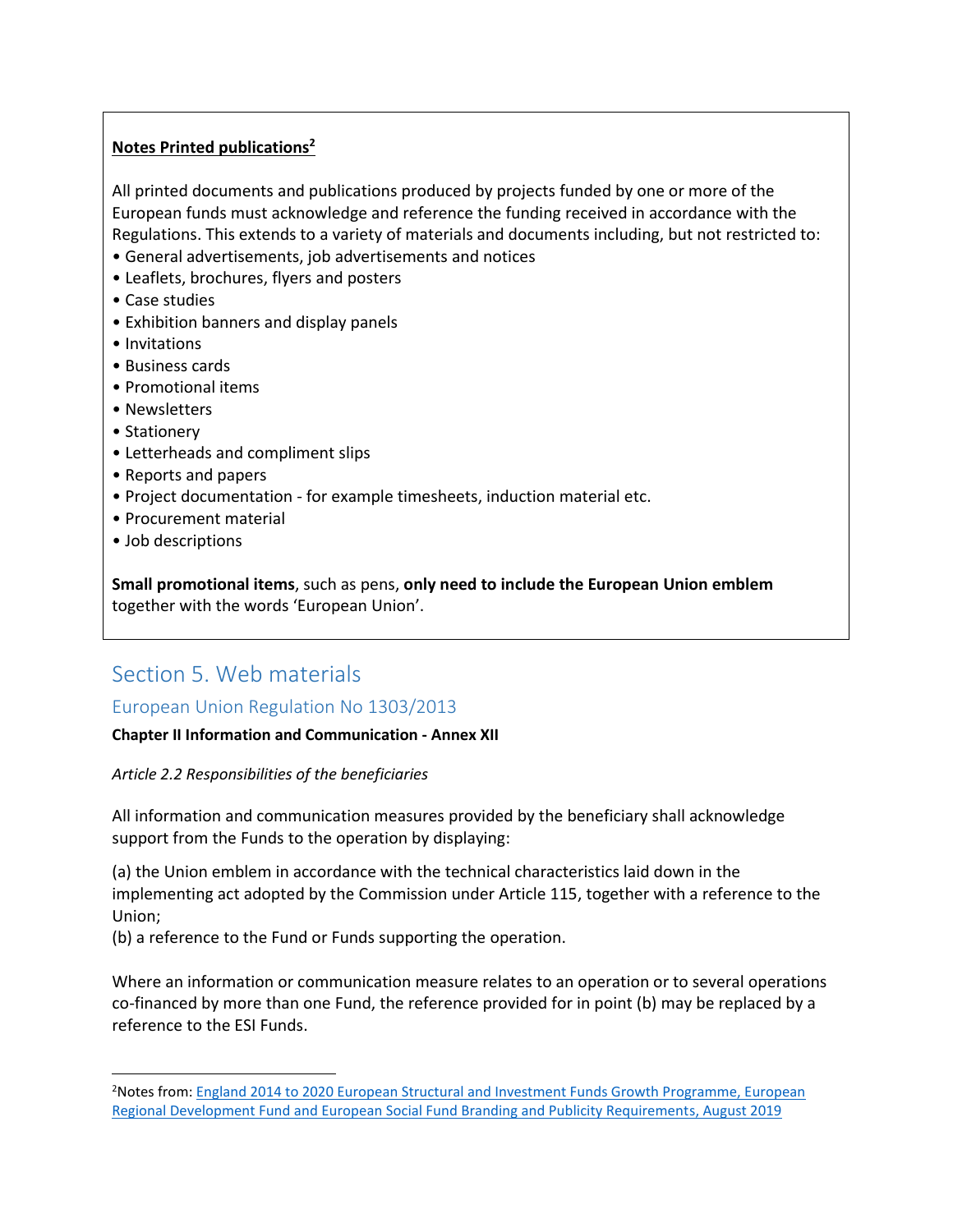2. During implementation of an operation, the beneficiary shall inform the public about the support obtained from the Funds by:

(a) providing on the **beneficiary's website**, where such a website exists, a **short description of the operation**, **proportionate to the level of support**, including its aims and results, and highlighting the financial support from the Union.

# <span id="page-8-0"></span>European Union Implementing Regulation 821/1204

**Chapter II Technical characteristics for displaying the Union emblem and the reference to the Fund or Funds supporting the operation**

*Article 4 (4.1-4.3)* 

1. The Union emblem referred to in point 1(a) of Section 2.2 of Annex XII to Regulation (EU) No 1303/2013 shall be displayed in colour on websites. In all other media, colour shall be used whenever possible and a monochrome version may only be used in justified cases. 2. The Union emblem shall always be clearly visible and placed in a prominent position. Its position and size shall be appropriate to the scale of the material or document being used. For small promotional objects the obligation to make reference to the Fund shall not apply. 3. When the Union emblem, the reference to the Union and the relevant Fund are displayed on a website:

(a) the Union emblem and the reference to the Union shall be visible, when landing on the website, inside the viewing area of a digital device, without requiring a user to scroll down the page;

(b) the reference to the relevant Fund shall be made visible on the same website.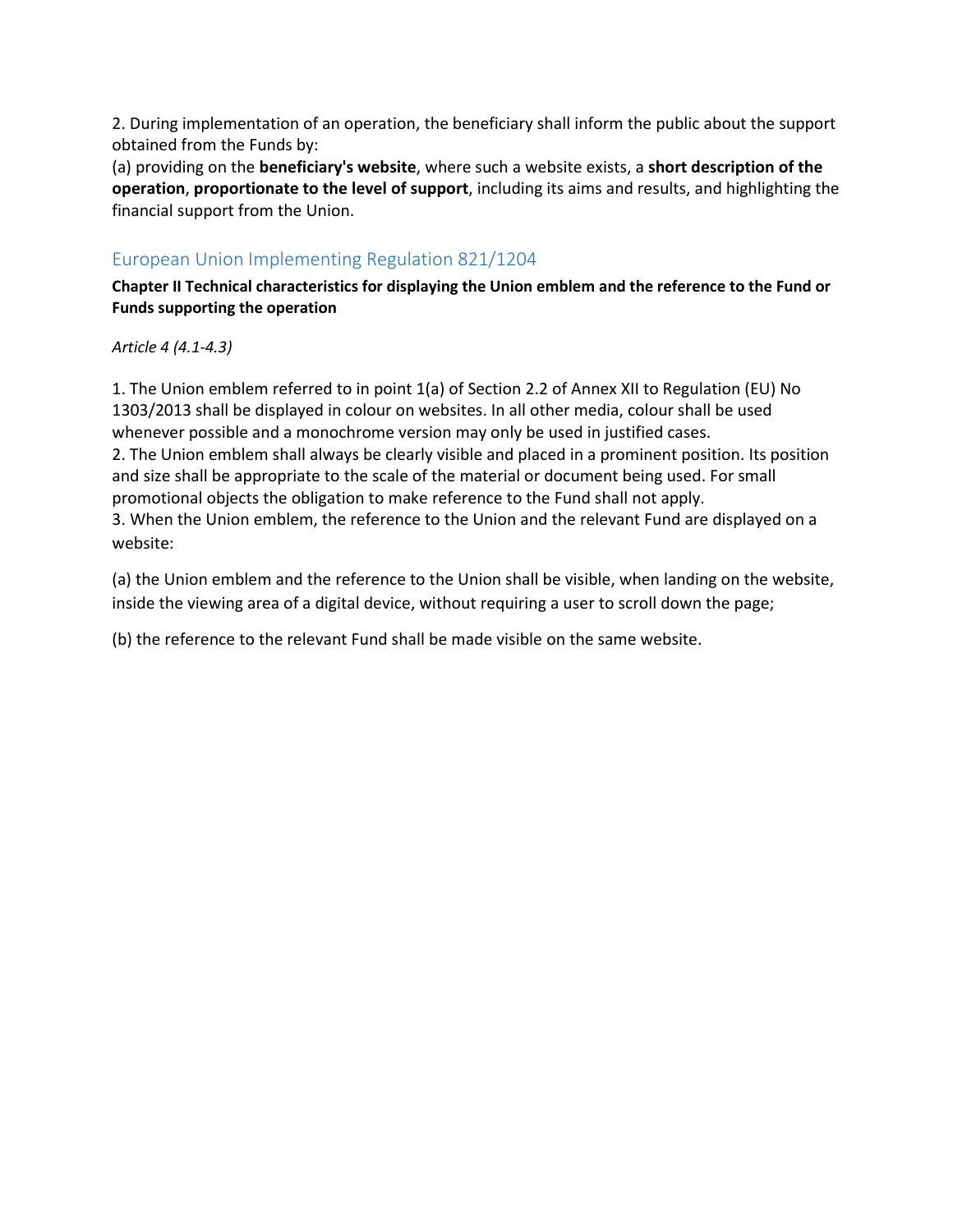# <span id="page-9-0"></span>Annex I - Graphic standards for creating the Union emblem

<span id="page-9-1"></span>European Union Implementing Regulation 821/2014

# *Article 3.*

The Union emblem shall be created in accordance with the graphic standards set out in Annex II.

# <span id="page-9-2"></span>Annex II

Graphic standards for creating the Union emblem and the definition of standard colours.

SYMBOLIC DESCRIPTION Against a background of blue sky, twelve golden stars form a circle representing the union of the peoples of Europe. The number of stars is fixed, twelve being the symbol of perfection and unity.

HERALDIC DESCRIPTION On an azure field a circle of twelve golden mullets, their points not touching.

GEOMETRIC DESCRIPTION The emblem has the form of a blue rectangular flag of which the fly is one and a half times the length of the hoist. Twelve gold stars situated at equal intervals form an invisible circle whose center is the point of intersection of the diagonals of the rectangle. The radius of the circle is equal to one third of the height of the hoist. Each of the stars has five points which are situated on the circumference of an invisible circle whose radius is equal to one eighteenth of the height of the hoist. All the stars are upright, i.e. with one point vertical and two points in a straight line at right angles to the mast. The circle is arranged so that the stars appear in the position of the hours on the face of a clock. Their number is invariable.

### REGULATION COLOURS

The emblem is in the following colours:

- PANTONE REFLEX BLUE for the surface of the rectangle;
- PANTONE YELLOW for the stars.

### FOUR-COLOUR PROCESS

If the four-colour process is used, recreate the two standard colours by using the four colours of the four-colour process.

- PANTONE YELLOW is obtained by using 100 % 'Process Yellow'
- PANTONE REFLEX BLUE is obtained by mixing 100 % 'Process Cyan' and 80 % 'Process Magenta'.

INTERNET PANTONE REFLEX BLUE corresponds in the web-palette colour RGB:0/51/153 (hexadecimal: 003399) and PANTONE YELLOW corresponds in the web-palette colour RGB: 255/204/0 (hexadecimal: FFCC00).

MONOCHROME REPRODUCTION PROCESS Using black, outline the rectangle in black and print the stars in black on white. Using blue (Reflex Blue), use 100 % with the stars reproduced in negative white.